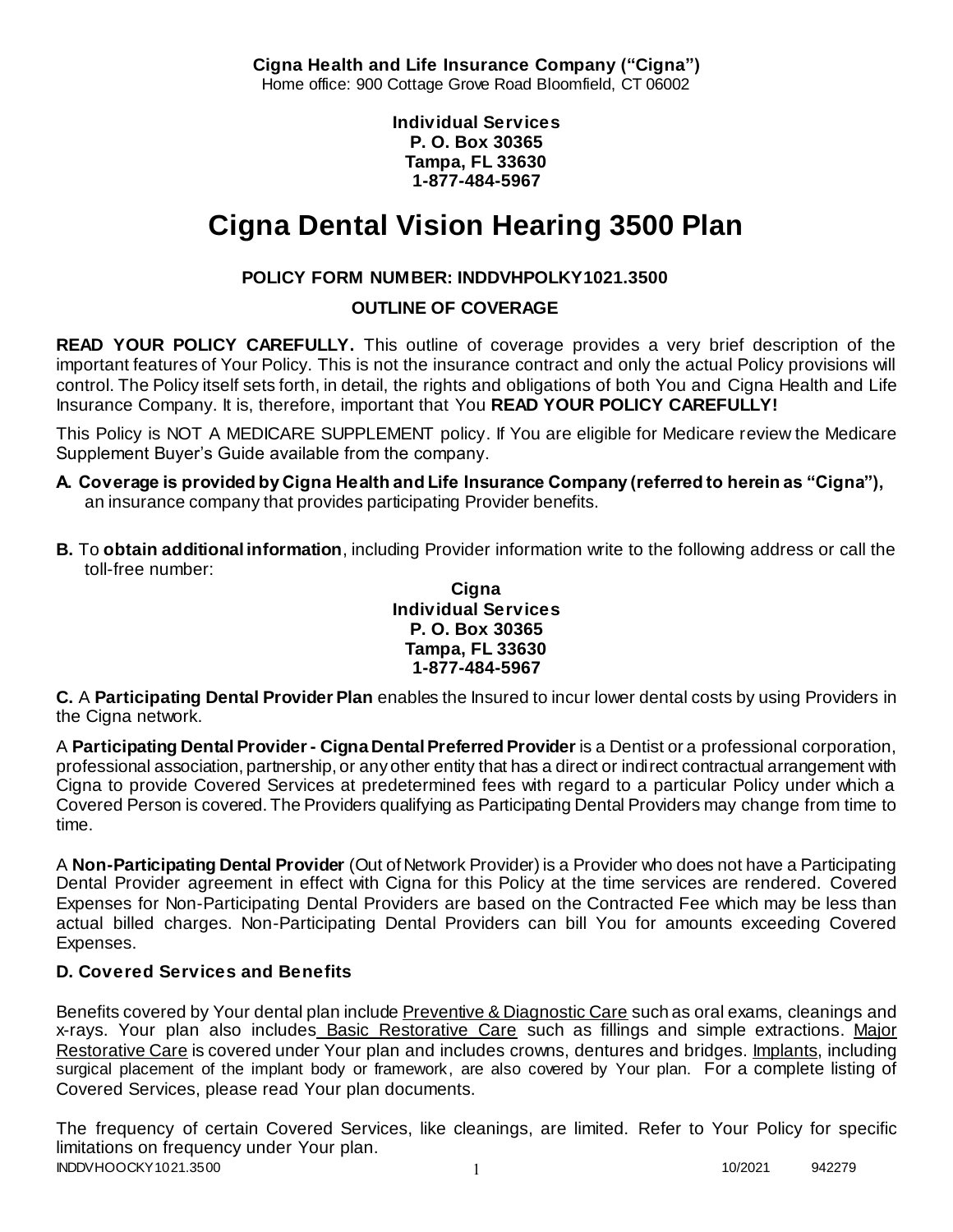### **Benefit Schedule**

The benefits outlined in the table below show the payment percentages for Covered Expenses **AFTER** any applicable Deductibles have been satisfied unless otherwise stated.

# **CIGNA DENTAL, VISION, AND HEARING INSURANCE** *The Schedule*

#### **For You and Your Dependents**

#### **The Schedule – Dental Benefits**

If You select a Participating Dental Provider, Your cost will be less than if You select a Non-Participating Dental Provider.

#### **Emergency Services**

The Benefit Percentage payable for Emergency Services charges made by a Non-Participating Dental Provider is the same Benefit Percentage as for Participating Dental Provider Charges. Dental Emergency services are required immediately to either alleviate pain or to treat the sudden onset of an acute dental condition. These are usually minor procedures performed in response to serious symptoms, which temporarily relieve significant pain, but do not effect a definitive cure, and which, if not rendered, will likely result in a more serious dental or medical complication.

#### **Dental Deductibles**

Dental Deductibles are expenses to be paid by You or Your Dependent. Dental Deductibles are in addition to any Coinsurance. Once the Dental Deductible maximum in The Schedule has been reached You and Your family need not satisfy any further dental deductible for the rest of that year.

#### **Participating Dental Provider Payment**

Participating Dental Provider services are paid based on the Contracted Fee agreed upon by the Provider and Cigna.

#### **Non-Participating Dental Provider Payment**

Non-Participating Dental Provider services are paid based on the Contracted Fee.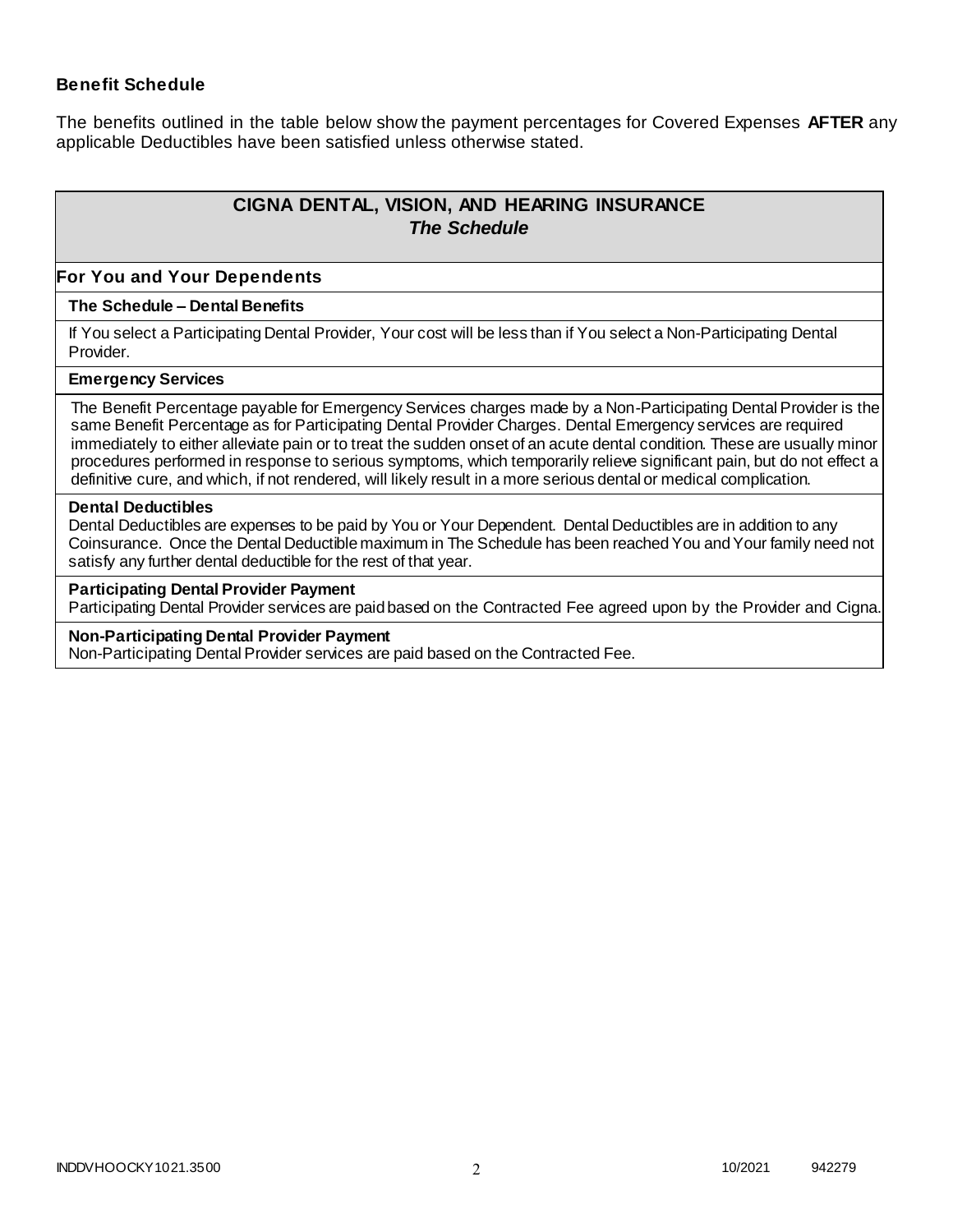| DENTAL BENEFIT HIGHLIGHTS                                                                                                                                                                                                                                                 |                                                  |
|---------------------------------------------------------------------------------------------------------------------------------------------------------------------------------------------------------------------------------------------------------------------------|--------------------------------------------------|
| Classes I, II, III, IX<br><b>Calendar Year Maximum</b>                                                                                                                                                                                                                    | \$2,500 per person                               |
| <b>Class IX Lifetime Maximum</b>                                                                                                                                                                                                                                          | \$2,000 per person                               |
| <b>Calendar Year Dental Deductible</b>                                                                                                                                                                                                                                    |                                                  |
| Individual                                                                                                                                                                                                                                                                | \$100 per person                                 |
|                                                                                                                                                                                                                                                                           | Not Applicable to Class I                        |
| Class I                                                                                                                                                                                                                                                                   | The Percentage of Covered Expenses the Plan Pays |
| Preventive Care<br>Oral Exams<br><b>Routine Cleanings</b><br>Routine X-rays<br>Non-Routine X-rays<br><b>Fluoride Application</b><br><b>Sealants</b><br>Space Maintainers (non-orthodontic)<br>Emergency Care to Relieve Pain                                              | 100%                                             |
| <b>Class II</b>                                                                                                                                                                                                                                                           | The Percentage of Covered Expenses the Plan Pays |
| <b>Basic Restorative</b><br>Fillings<br>Surgical Extraction of Impacted Teeth<br>Oral Surgery, Simple Extractions<br>Relines, Rebases, and Adjustments<br>Repairs - Bridges, Crowns, and Inlays<br>Repairs - Dentures                                                     | 80% after dental deductible                      |
| <b>Class III</b>                                                                                                                                                                                                                                                          | The Percentage of Covered Expenses the Plan Pays |
| <b>Major Restorative</b><br>Crowns / Inlays / Onlays<br>Root Canal Therapy / Endodontics<br><b>Minor Periodontics</b><br><b>Major Periodontics</b><br>Oral Surgery, All Except Simple Extractions<br>Prosthesis Over Implant<br>Anesthetics<br>Dentures<br><b>Bridges</b> | 50% after dental deductible                      |
| <b>Class IX</b>                                                                                                                                                                                                                                                           | The Percentage of Covered Expenses the Plan Pays |
| Implants                                                                                                                                                                                                                                                                  | 50% after plan deductible                        |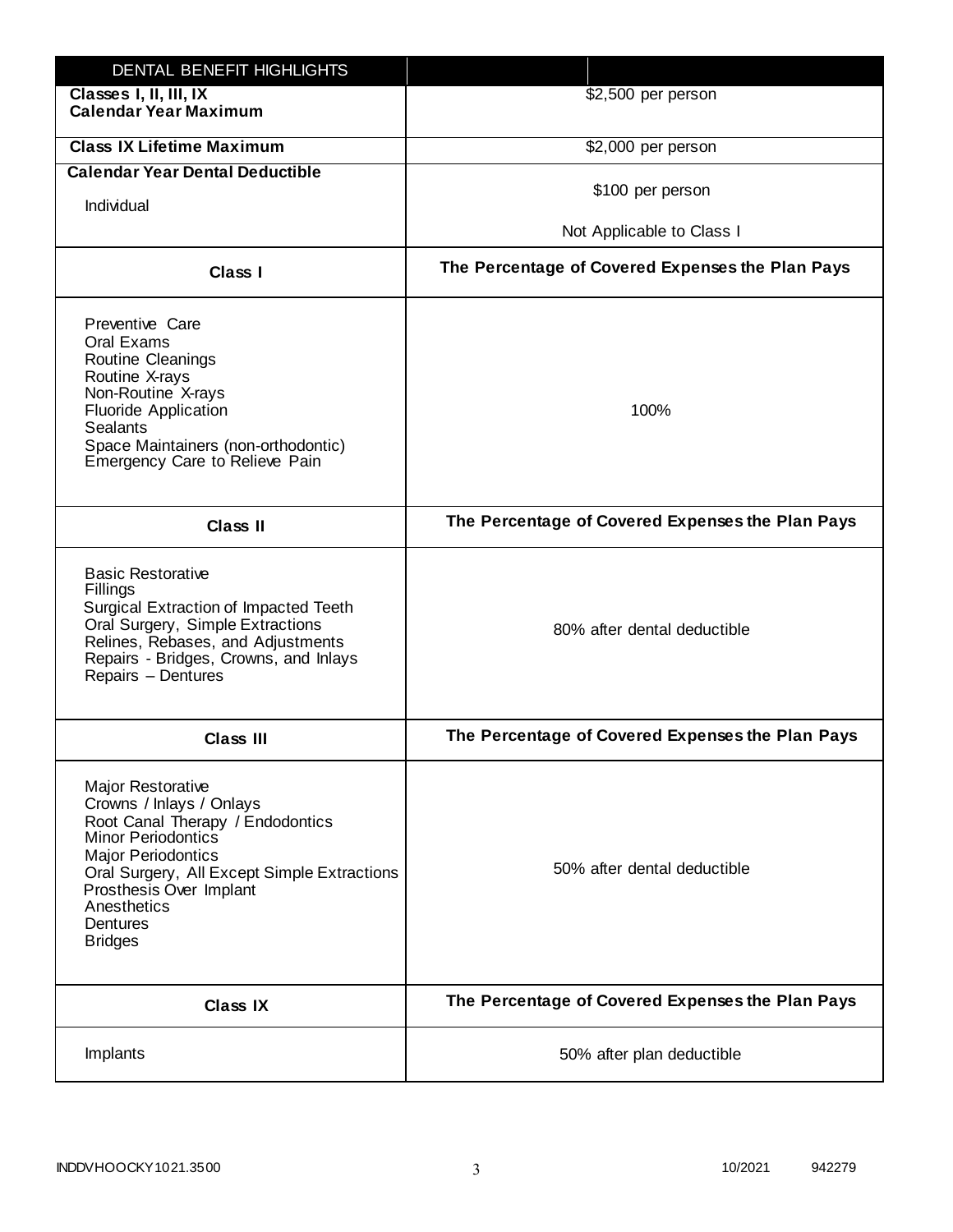| The Schedule - Vision Benefits                                                                  |                                                                                          |
|-------------------------------------------------------------------------------------------------|------------------------------------------------------------------------------------------|
| <b>VISION BENEFIT HIGHLIGHTS</b>                                                                |                                                                                          |
| Eye Examinations, including refraction                                                          | The plan pays 90% of expenses, not to exceed a \$100 calendar<br>year maximum per person |
| Materials (corrective eyeglasses or contact<br>lenses, including fittings and follow-up visits) | \$300 calendar year maximum per person                                                   |

| The Schedule - Hearing Benefits                             |                                        |
|-------------------------------------------------------------|----------------------------------------|
| <b>HEARING BENEFIT HIGHLIGHTS</b>                           |                                        |
| <b>Hearing Examinations</b>                                 | \$50 calendar year maximum per person  |
| Materials (Hearing Aids, including fittings<br>and repairs) | \$700 calendar year maximum per person |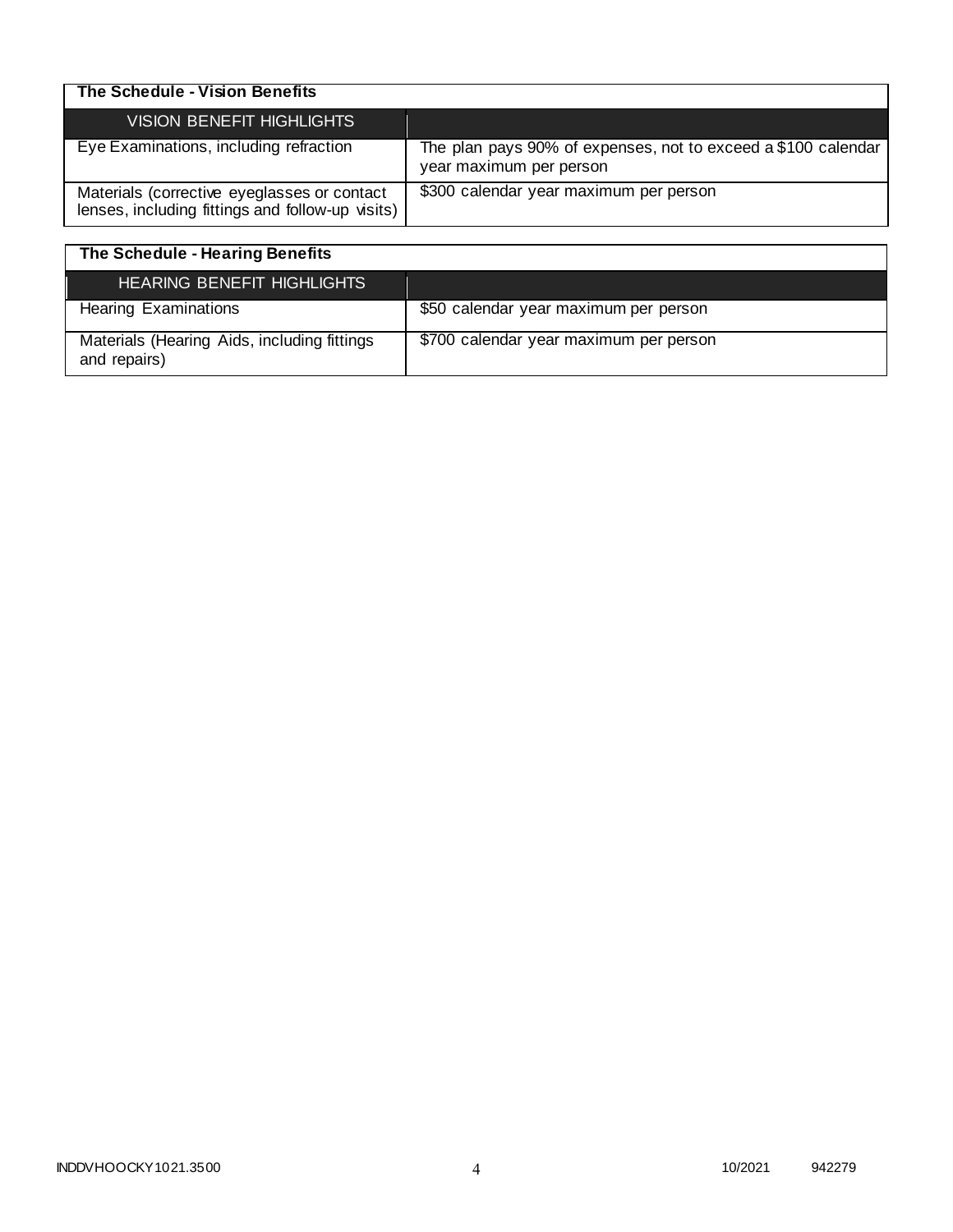# **Waiting Periods**

A Covered Person may access their dental, vision, and hearing benefit insurance once he or she has satisfied the following waiting periods:

- There is no waiting period for Class I or II dental benefits or for vision and hearing benefits.
- After 6 consecutive months of coverage dental benefits will increase to include the list of Class III procedures.
- After 12 consecutive months of coverage dental benefits will increase to include the list of Class IX procedures.

### **Missing Teeth Limitation**

There is no payment for replacement of teeth that are missing when a person first becomes insured. This payment limitation no longer applies after 24 months of continuous coverage.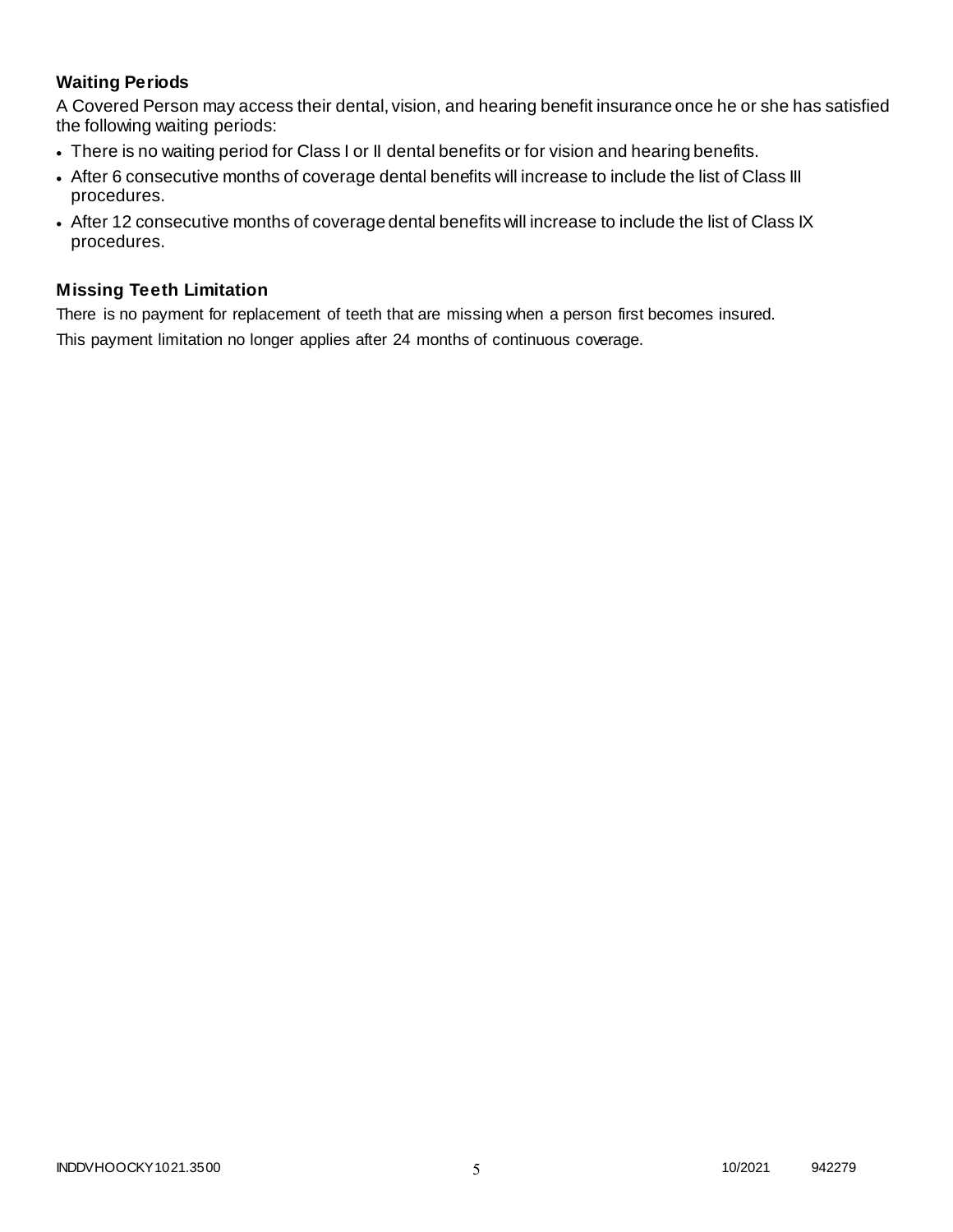# **E. Insured's Financial Responsibility**

The Insured is responsible for paying the monthly or quarterly premium on a timely basis. The Insured is also responsible to pay Providers for charges that are applied to the Deductibles, Coinsurance, and any amounts charged by Non-Participating Dental Providers in excess of the Contracted Fee. In addition, any charges for Medically Necessary and/or Dentally Necessary items that are excluded under the Policy are the responsibility of the Insured.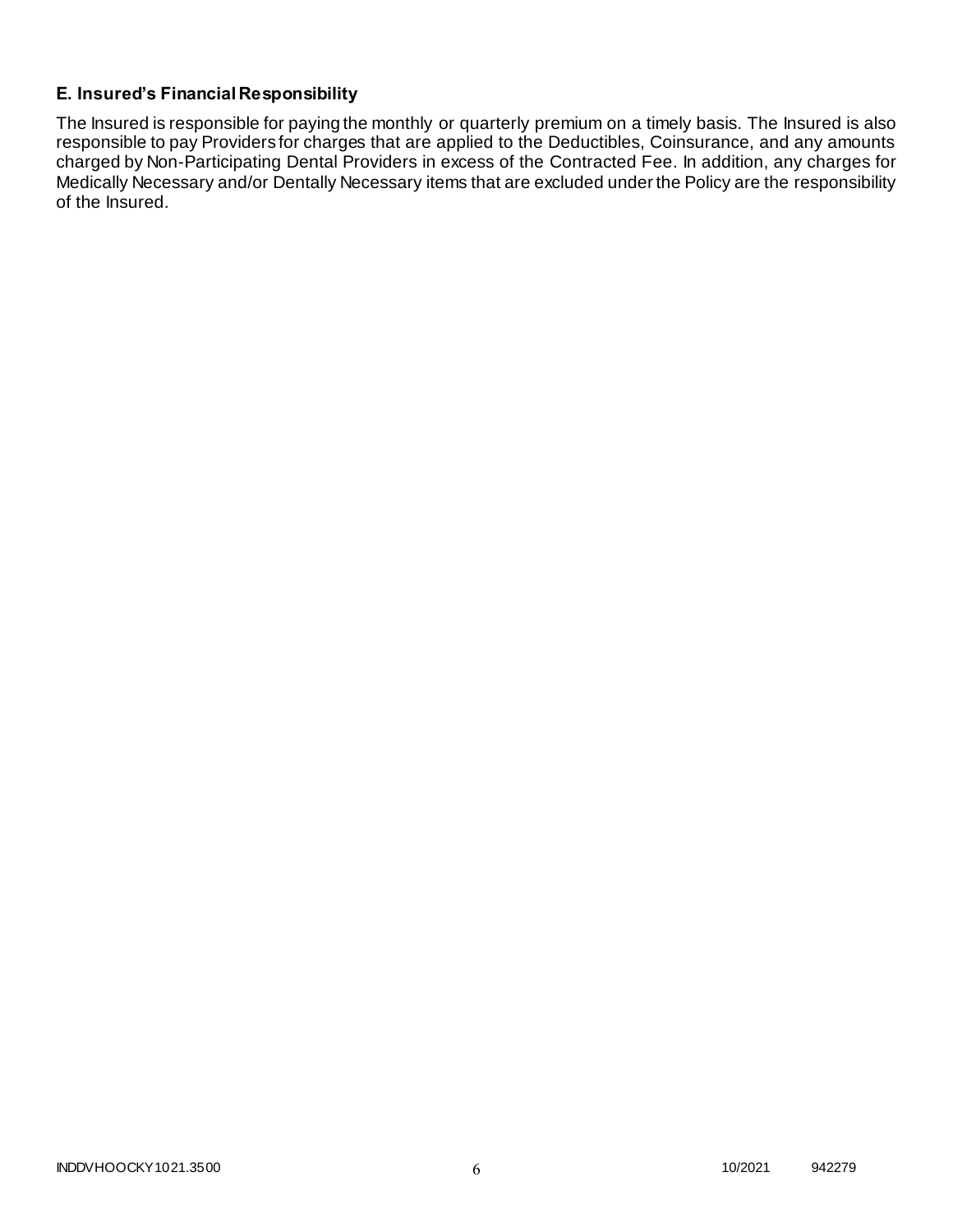# **F. Exclusions and Limitations: What Is Not Covered By This Policy**

# **Expenses Not Covered**

Covered Expenses will not include, and no payment will be made for:

- procedures which are not included in the list of Covered Dental Services, Covered Vision Services, or Covered Hearing Services;
- cone beam imaging;
- instruction for plaque control, oral hygiene and diet;
- core build-ups;
- veneers;
- precious or semi-precious metals for crowns, bridges and abutments;
- restoration of teeth which have been damaged by erosion, attrition or abrasion;
- bite registrations; precision or semi-precision attachments; or splinting;
- orthodontic treatment, except for the treatment of cleft lip and cleft palate;
- general anesthesia or intravenous sedation, when used for the purposes of anxiety control or patient management is not covered; may be considered only when medically or dentally necessary and when in conjunction with covered complex oral surgery;
- athletic mouth guards;
- services performed solely for cosmetic reasons;
- personalization or decoration of any dental device or dental work;
- replacement of an appliance per benefit guidelines;
- services that are medical in nature;
- services and supplies received from a hospital;
- prescription drugs;
- plano lenses;
- VDT (video display terminal)/computer eyeglass benefit;
- medical or surgical treatment of the eyes;
- any type of corrective vision surgery, including LASIK surgery, radial ketatonomy (RK), automated lamellar keratoplasty (ALK), or conductive keratoplasty (CK);
- Orthoptic or vision training and any associated supplemental testing;
- any eye examination, or any corrective eyewear, required by an employer as a condition of employment;
- safety eyewear;
- sub-normal vision aids or non-prescription lenses;
- Magnification or low vision aids not shown as covered in the Schedule of Vision Coverage;
- Assistive Listening Devices (ALDs);
- medical and/or surgical treatment of the internal or external structures of the ear, including but not limited to Cochlear implants;
- Hearing Aids not prescribed by a Licensed Hearing Care Professional;
- ear protective devices or plugs;
- Hearing Aids maintenance/service contracts, ear molds and other miscellaneous repairs;
- Hearing Aids purchased online or over the counter (OTC); or
- Disposable Hearing Aids.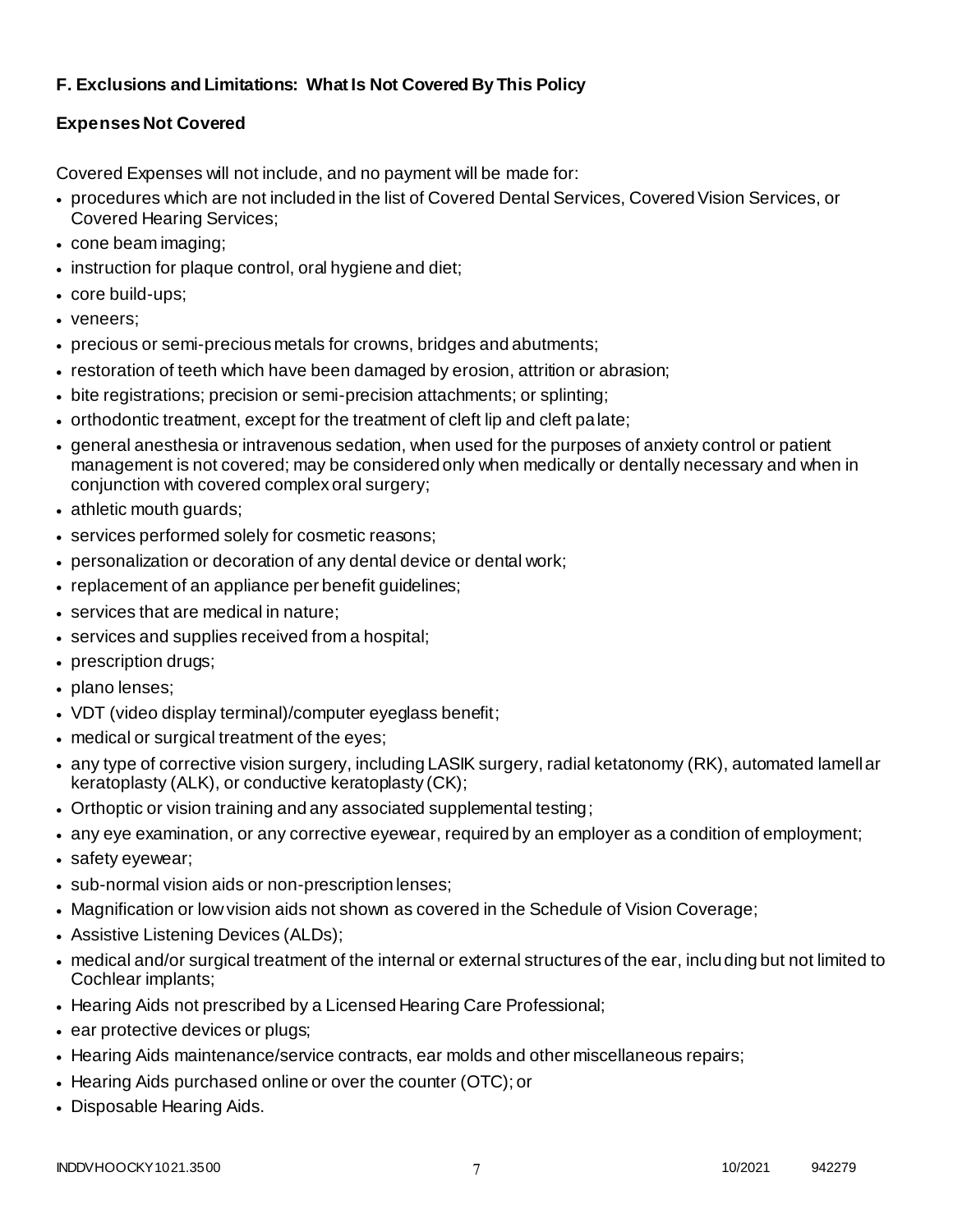### **General Limitations**

No payment will be made for expenses incurred for You or any one of Your Dependents:

- For services not specifically listed as Covered Services in this Policy;
- For services or supplies that are not Medically Necessary;
- For services received before the Effective Date of coverage;
- For services received after coverage under this Policy ends;
- For services for which You have no legal obligation to pay or for which no charge would be made if You did not have insurance coverage;
- For Professional services or supplies received or purchased directly or on Your behalf by anyone, including a Provider, from any of the following:
	- Yourself or Your employer;
	- a person who lives in the Covered Person's home, or that person's employer;
	- a person who is related to the Covered Person by blood, marriage or adoption, or that person's employer.
- for or in connection with an Injury arising out of, or in the course of, any employment for wage or profit that would be eligible under workers' compensation;
- for or in connection with a Sickness which is covered under any workers' compensation or similar law;
- for charges made by a Hospital owned or operated by or which provides care or performs services for, the United States Government, if such charges are directly related to a condition which occurred while serving in the military or an associated auxiliary unit;
- services or supplies received due to an act of war, declared or undeclared while serving in the military or an associated auxiliary unit;
- to the extent that payment is unlawful where the person resides when the expenses are incurred;
- for charges which the person is not legally required to pay;
- for charges which would not have been made if the person had no insurance;
- to the extent that billed charges exceed the rate of reimbursement as described in the Schedule;
- for charges for unnecessary care, treatment or surgery;
- to the extent that You or any of Your Dependents is in any way paid or entitled to payment for those expenses by or through a public program, other than Medicaid;
- for or in connection with experimental procedures or treatment methods not approved by the American Dental Association or the appropriate dental specialty society;
- Procedures that are a covered expense under any other plan which provides dental, vision, or hearing benefits;
- To the extent that benefits are paid or payable for those expenses under the mandatory part of any auto insurance policy written to comply with a "no-fault" insurance law or an uninsured motorist insurance law. Cigna will take into account any adjustment option chosen under such part by You or any one of Your Dependents.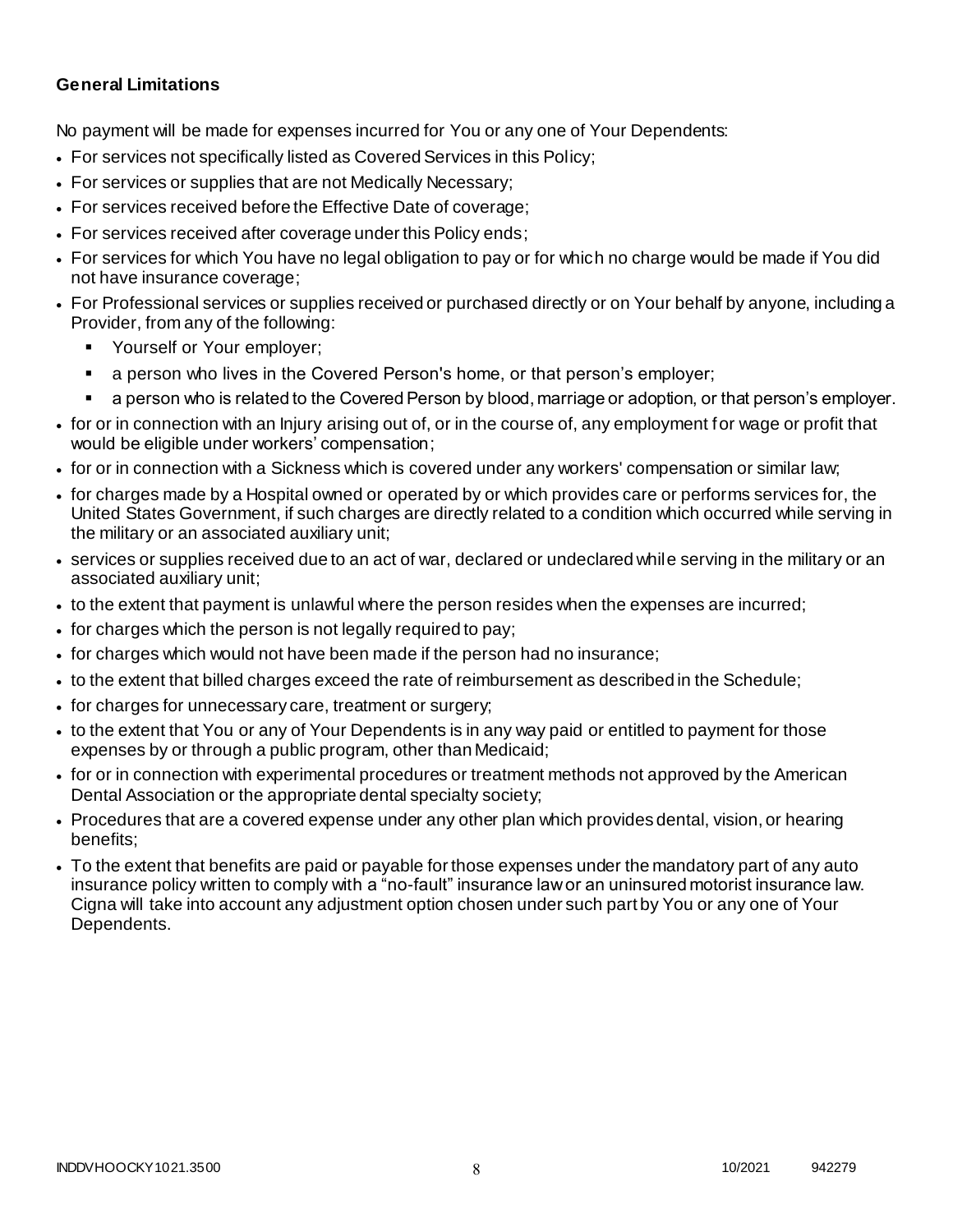## **G. Predetermination of Dental Benefits Program**

Predetermination of Benefits is a voluntary review of a Dentist's proposed treatment plan and expected charges. It is not preauthorization of service and is not required.

The treatment plan should include supporting pre-operative x-rays and other diagnostic materials as requested by Cigna's dental consultant. If there is a change in the treatment plan, a revised plan should be submitted.

Cigna will determine covered dental expenses for the proposed treatment plan. If there is no Predetermination of Benefits, Cigna will determine covered dental expenses when it receives a claim.

Review of proposed treatment is advised whenever extensive dental work is recommended when charges exceed **\$500**.

Predetermination of Benefits is not a guarantee of a set payment. Payment is based on the services that are actually delivered and the coverage in force at the time services are completed.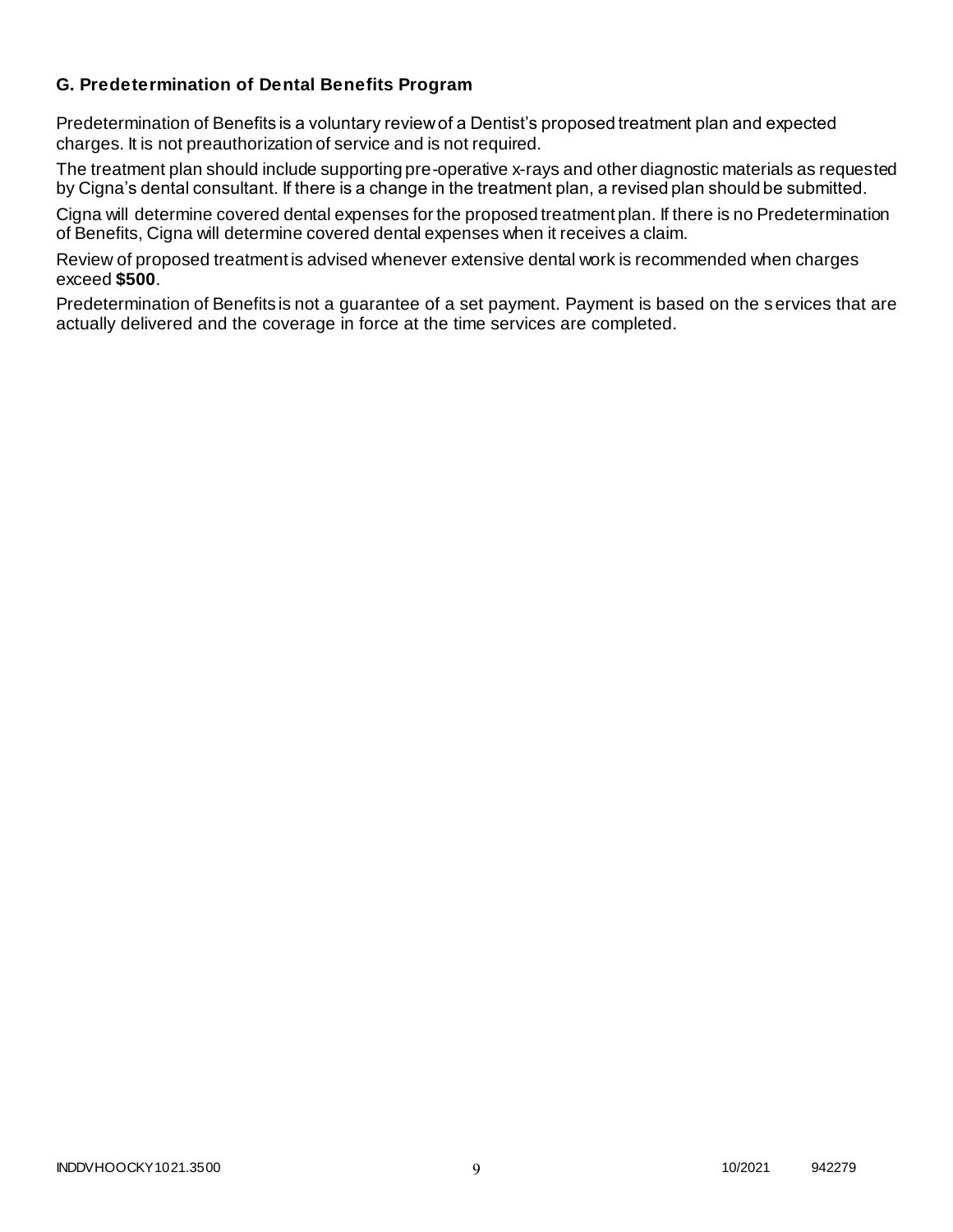### **H. General Provisions**

# **WHEN YOU HAVE A COMPLAINT OR AN APPEAL**

For the purposes of this section, any reference to "You," "Your" or "Yourself" also refers to a representative or Provider designated by You to act on Your behalf, unless otherwise noted.

We want You to be completely satisfied with the care You receive. That is why We have established a process for addressing Your concerns and solving Your problems.

#### **Start with Member Services**

We are here to listen and help. If You have a concern regarding a person, a service, the quality of care, or contractual benefits, You can call Our toll-free number and explain Your concern to one of Our Customer Service representatives. You can also express that concern in writing. Please call or write to Us at the following:

Customer Services Toll-Free Number or address on mycigna.com, explanation of benefits or claim form

We will do Our best to resolve the matter on Your initial contact. If We need more time to review or investigate Your concern, We will get back to You as soon as possible, but in any case within 30 days. The decision will include a statement of the specific reasons for denial or reduction of payment, or identify the provision or exclusion in the Policy that shows that coverage is not available; the medical license number and title of the reviewer making the decision; a description of alternative benefits, services or supplies that are covered; and instructions for initiating and complying with Our appeals procedure, along with contact information in case You need additional information.

If You are not satisfied with the results of a coverage decision, You can start the appeals procedure.

#### **Appeals Procedure**

Cigna has a two step appeals procedure for coverage decisions. To initiate an appeal, You must submit a request for an appeal in writing within 365 days of receipt of a denial notice. You should state the reason why You feel Your appeal should be approved and include any information supporting Your appeal. If You are unable or choose not to write, You may ask to register Your appeal by telephone. Call or write to Us at the toll-free number or address on Your Benefit Identification card, explanation of benefits or claim form.

#### **Level One Appeal**

Your appeal will be reviewed and the decision made by someone not involved in the initial decision. Appeals involving Medical Necessity or clinical appropriateness will be considered by a health care professional.

For level one appeals, We will respond in writing with a decision within 30 calendar days after We receive an appeal for a postservice coverage determination. If more time or information is needed to make the determination, We will notify You in writing to request an extension of up to 15 calendar days and to specify any additional information needed to complete the review.

If You are not satisfied with Our level-one appeal decision, You may request a level-two appeal.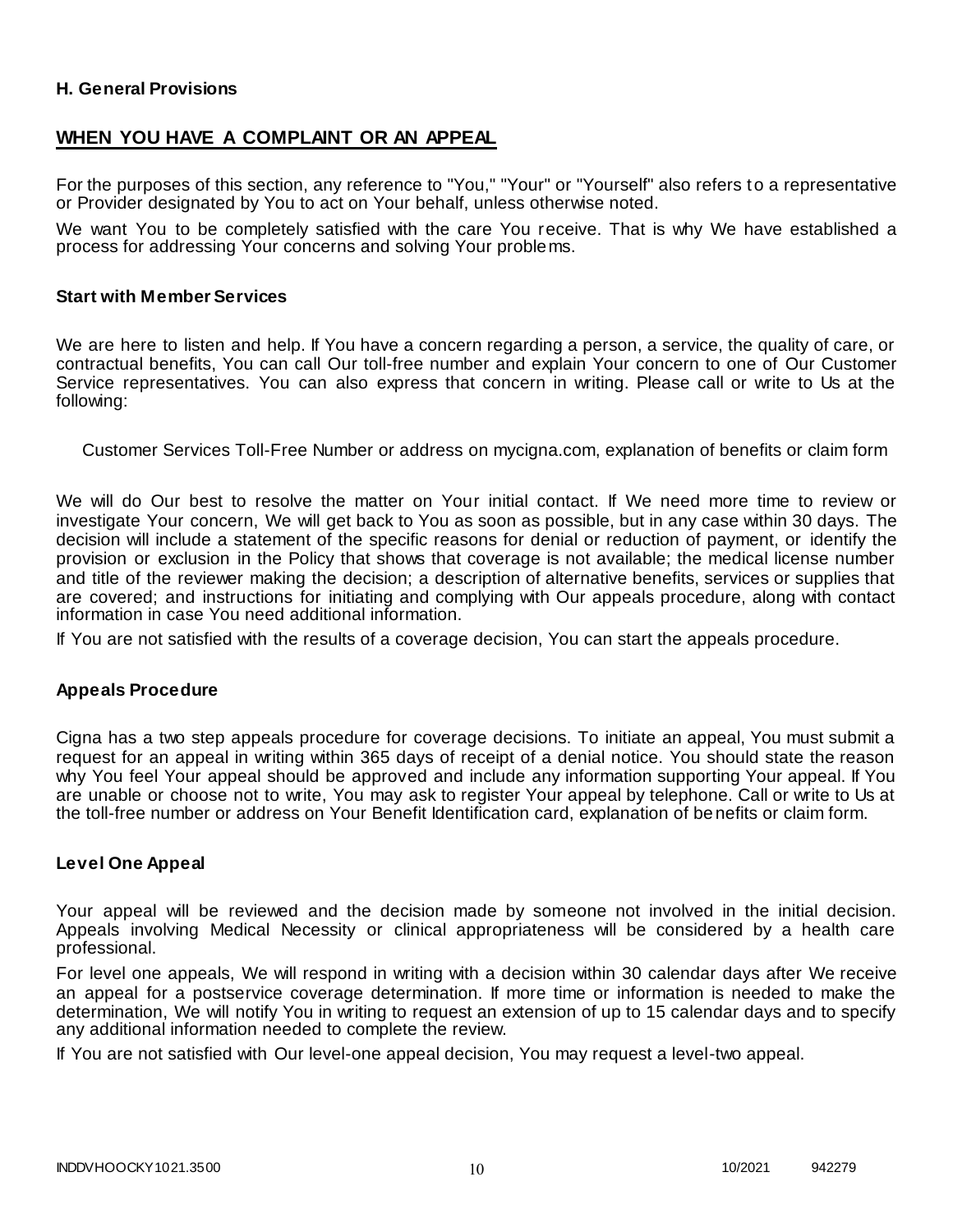### **Level Two Appeal**

If You are dissatisfied with Our level one appeal decision, You may request a second review. To start a level two appeal, follow the same process required for a level one appeal.

Most requests for a second review will be conducted by the Appeals Committee, which consists of at least three people. Anyone involved in the prior decision may not vote on the Committee. For appeals involving Medical Necessity or clinical appropriateness, the Committee will consult with at least one Dentist reviewer in the same or similar specialty as the care under consideration. You may present Your situation to the Committee in person or by conference call.

For level two appeals We will acknowledge in writing that We have received Your request and schedule a Committee review. For postservice claims, the Committee review will be completed within 30 calendar days. If more time or information is needed to make the determination, We will notify You in writing to request an extension of up to 15 calendar days and to specify any additional information ne eded by the Committee to complete the review. You will be notified in writing of the Committee's decision within five working days after the Committee meeting, and within the Committee review time frames above if the Committee does not approve the requested coverage.

### **Notice of Benefit Determination on Appeal**

Every notice of an appeal decision will be provided in writing or electronically and, if an adverse determination, will include:

- (1) the specific reason or reasons for the denial decision;
- (2) reference to the specific Policy provisions on which the decision is based;
- (3) a statement that the claimant is entitled to receive, upon request and free of charge, reasonable access to and copies of all documents, records, and other Relevant Information as defined;
- (4) upon request and free of charge, a copy of any internal rule, guideline, protocol or other similar criterion that was relied upon in making the adverse determination regarding Your appeal, and an explanation of the scientific or clinical judgment for a determination that is based on a medical necessity, experimental treatment or other similar exclusion or limit.

### **Relevant Information**

Relevant Information is any document, record, or other information which was relied upon in making the benefit determination; was submitted, considered, or generated in the course of making the benefit determination, without regard to whether such document, record, or other information was relied upon in making the benefit determination; demonstrates compliance with the administrative processes and safeguards required by federal law in making the benefit determination; or constitutes a statement of policy or guidance with respect to the plan concerning the denied treatment option or benefit or the claimant's diagnosis, without regard to whether such advice or statement was relied upon in making the benefit determination.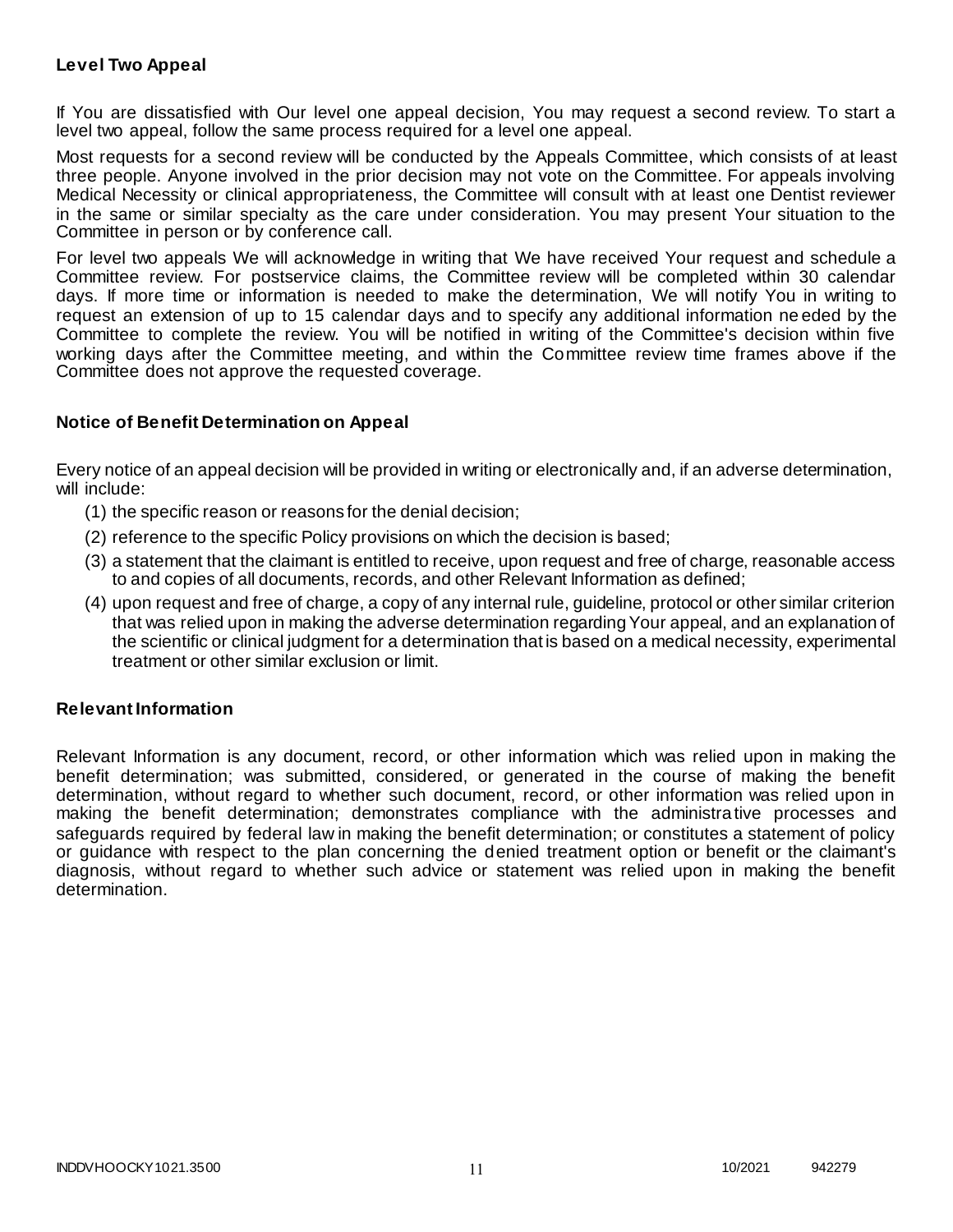# **I. Participating Dental Providers**

Cigna will provide a current list of Dentists currently participating with Cigna and their locations to each Covered Person upon request.

To verify if a Dentist is currently participating with Cigna and is accepting new Cigna Insureds, the Covered Person should visit Our website at mycigna.com.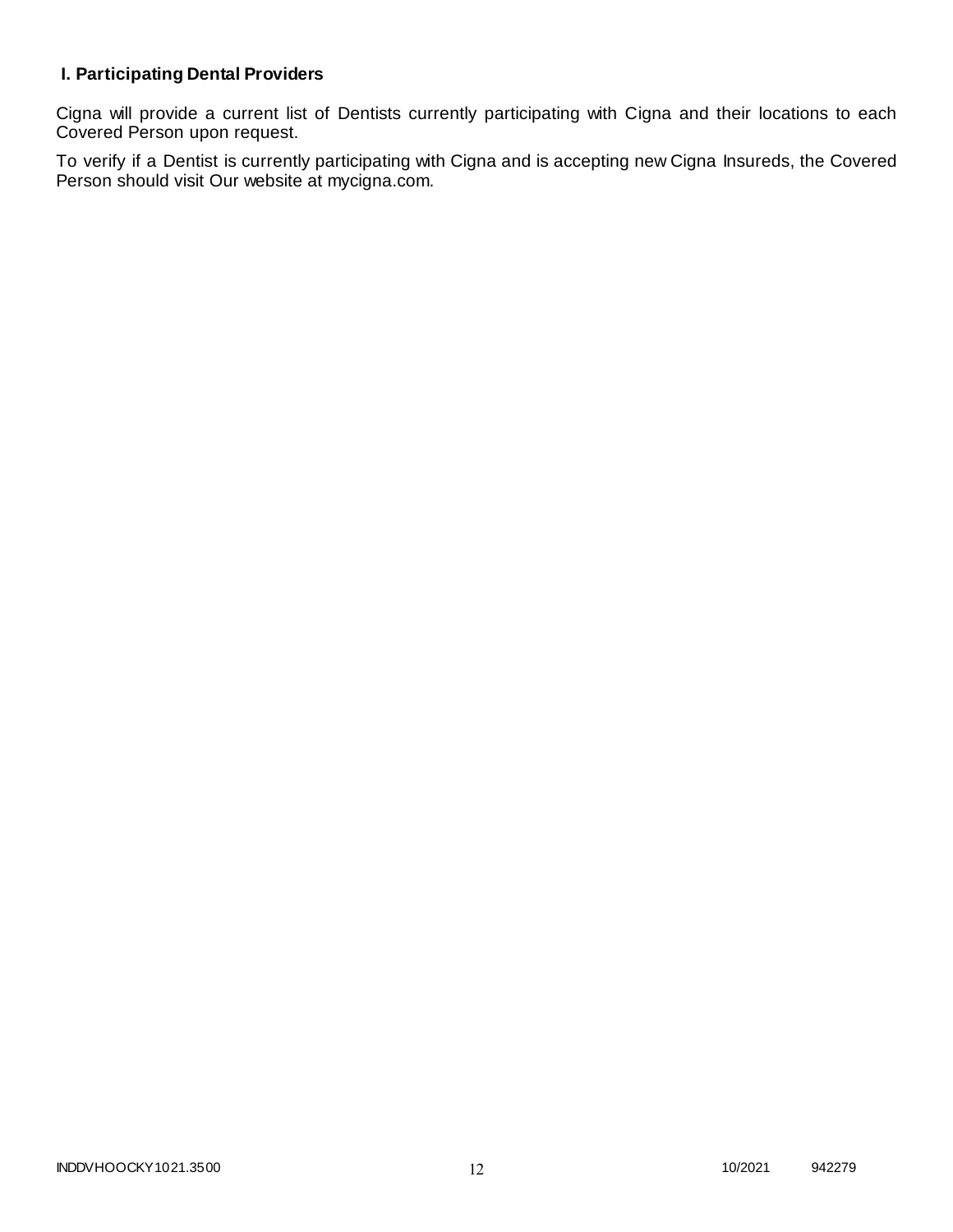### **J. Renewability, Eligibility, and Continuation**

1. The Policy will renew except for the specific events stated in the Policy. Cigna may change the premiums of the Policy with 60 days written notice to the Insured. However, Cigna will not refuse to renew or change the premium schedule for the Policy on an individual basis, but only for all Insureds in the same class and covered under the same Policy as You.

2. The individual plan is designed for residents of Kentucky who are not enrolled under or covered by any other group or individual health coverage. You must notify Cigna of all changes that may affect any Covered Person's eligibility under the Policy.

3. You or Your Dependent(s) will become ineligible for coverage:

- When premiums are not paid according to the due dates and grace periods described in the premium section.
- With respect to Your Spouse, Domestic Partner, or partner to a Civil Union: when the Spouse is no longer married to the Insured or when the union is dissolved.
- With respect to You and Your Family Member(s): when You no longer meet the requirements listed in the Conditions of Eligibility section.
- The date the Policy terminates.
- When the Insured no longer lives in the Service Area.

4. If a Covered Person's eligibility under this Plan would terminate due to the Insured's death, divorce or if other Dependents would become ineligible due to age or no longer qualify as dependents for coverage under this Plan; except for the Insured's failure to pay premium, the Covered Person's insurance will be continued if the Covered Person exercising the continuation right notifies Cigna and pays the appropriate monthly premium within 60 days following the date this Policy would otherwise terminate. Any waiting periods in the new Plan will be considered as being met to the extent coverage was in force under this Plan.